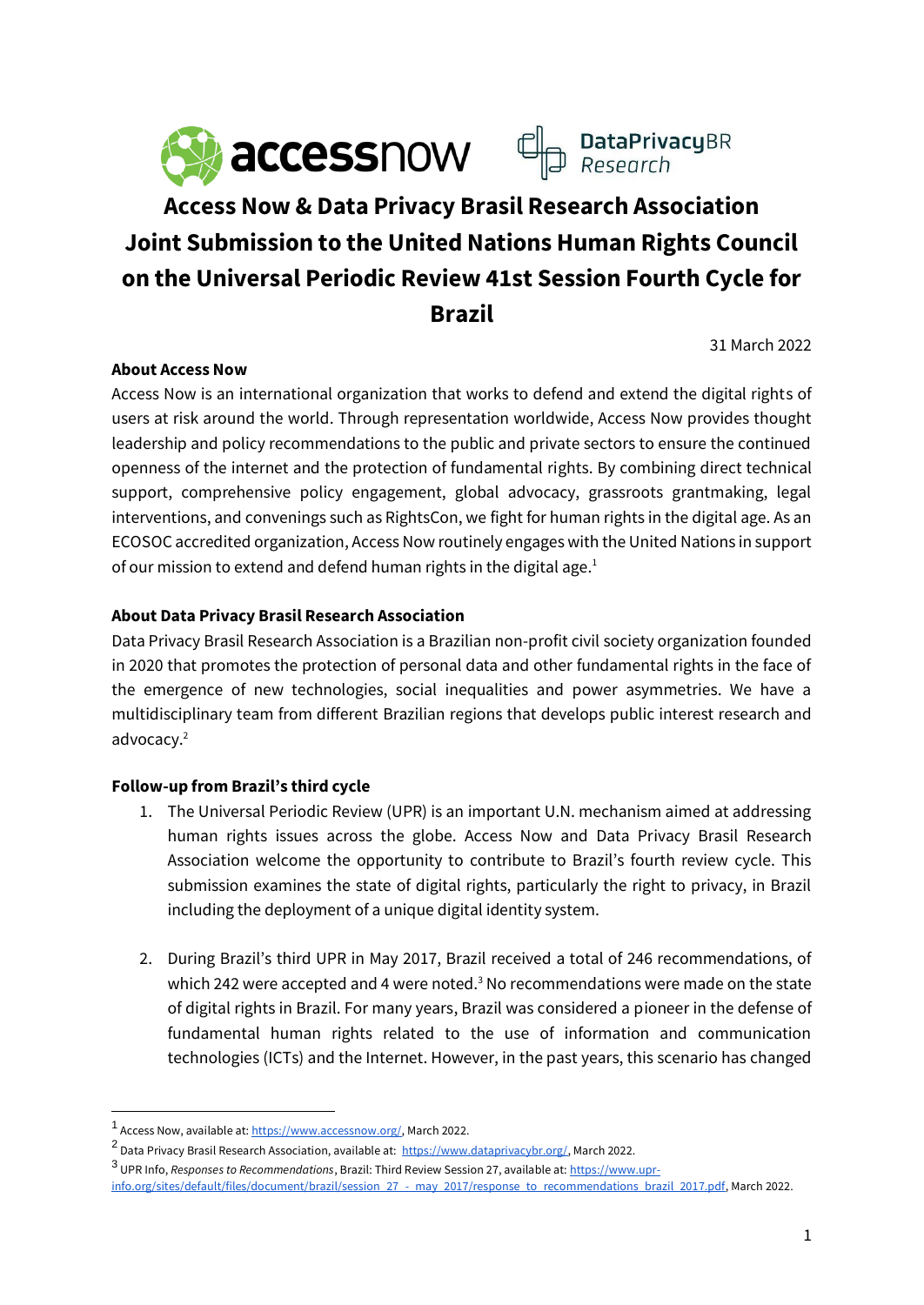dramatically, with the rise of right-wing populism in Brazil.<sup>4</sup> As noted by social scientists,<sup>5</sup> the Brazilian government is engaging "in a memorialisation of the military regime based on anti-human rights rhetoric and pro-military authoritarian ideology."<sup>6</sup> According to reports published by Freedom House, the situation for human rights, online and offline, in Brazil is getting worse each year:

- a. In 2019, two journalists were shot and killed;<sup>7</sup>
- b. In 2020, several journalists who wrote critical stories about the President were the targets of hacking and other digital security threats;<sup>8</sup>
- c. In 2020, the President declared that NGOs are a "cancer";<sup>9</sup>
- d. In 2021, the President also clashed with the Supreme Court and mobilized public rallies against members of the Judiciary power. $10$
- 3. Overall, the political situation in Brazil is extremely unstable and belligerent, which impacts the exercise and enjoyment of human rights, online and offline, at the domestic level. Digital rights must therefore be a priority issue for Brazil's fourth UPR.

#### **Brazil's international, regional, and domestic human rights obligations**

- 4. Brazil has signed various international human rights instruments, including the Universal Declaration of Human Rights (UDHR), and ratified the International Covenant on Civil and Political Rights (ICCPR), and its Second Optional Protocol, as well as the International Covenant on Economic, Social and Cultural Rights (ICESCR).<sup>11</sup>
- 5. Brazil is a Member of the Organization of American States (OAS) and has ratified the American Convention on Human Rights.<sup>12</sup>
- 6. Brazil has several legal instruments which affirm fundamental human rights. Article 5 of the Brazilian Constitution sets the fundamental rights for citizens and foreigners living in the country, including the right to privacy and the right to personal data protection

<sup>4</sup> MIT Technology review, *Brazil is sliding into techno-authoritarianism*, available at:

[https://www.technologyreview.com/2020/08/19/1007094/brazil-bolsonaro-data-privacy-cadastro-base/,](https://www.technologyreview.com/2020/08/19/1007094/brazil-bolsonaro-data-privacy-cadastro-base/) August 19, 2020

<sup>5</sup> Public History Weekly. *Memória Brasileira do Autoritarismo: Um Novo Rumo*

available at[: https://public-history-weekly.degruyter.com/8-2020-2/brazils-memory-bolsonaro/,](https://public-history-weekly.degruyter.com/8-2020-2/brazils-memory-bolsonaro/) February 20, 2020. 6 *ídem.*

<sup>7</sup> Freedom House, *Brazil*, available online[: https://freedomhouse.org/country/brazil/freedom-world/2020](https://freedomhouse.org/country/brazil/freedom-world/2020)

<sup>8</sup> *ídem.*

<sup>9</sup> France 24, *Bolsonaro slams 'cancer' of environmental NGO, a*vailable online[: https://www.france24.com/en/20200904-bolsonaro](https://www.france24.com/en/20200904-bolsonaro-slams-cancer-of-environmental-ngos)[slams-cancer-of-environmental-ngos,](https://www.france24.com/en/20200904-bolsonaro-slams-cancer-of-environmental-ngos) September 4, 2020.

<sup>10</sup> *ídem.*

<sup>11</sup> United Nations Human Rights Treaty Bodies, *UN Treaty Body Database, Ratification Status for Brazil*, available at: [https://tbinternet.ohchr.org/\\_layouts/15/TreatyBodyExternal/Treaty.aspx?CountryID=24&Lang=EN,](https://tbinternet.ohchr.org/_layouts/15/TreatyBodyExternal/Treaty.aspx?CountryID=24&Lang=EN) March 2022.

<sup>12</sup> Organization of American States, Department of International Law, Multilateral Treaties, American Convention on Human Rights "Pact of San Jose, Costa Rica" (B-32) *Signatories and Ratifications*, available at[: https://www.oas.org/dil/treaties\\_B-](https://www.oas.org/dil/treaties_B-32_American_Convention_on_Human_Rights_sign.htm)32 American Convention on Human Rights sign.htm, March 2022.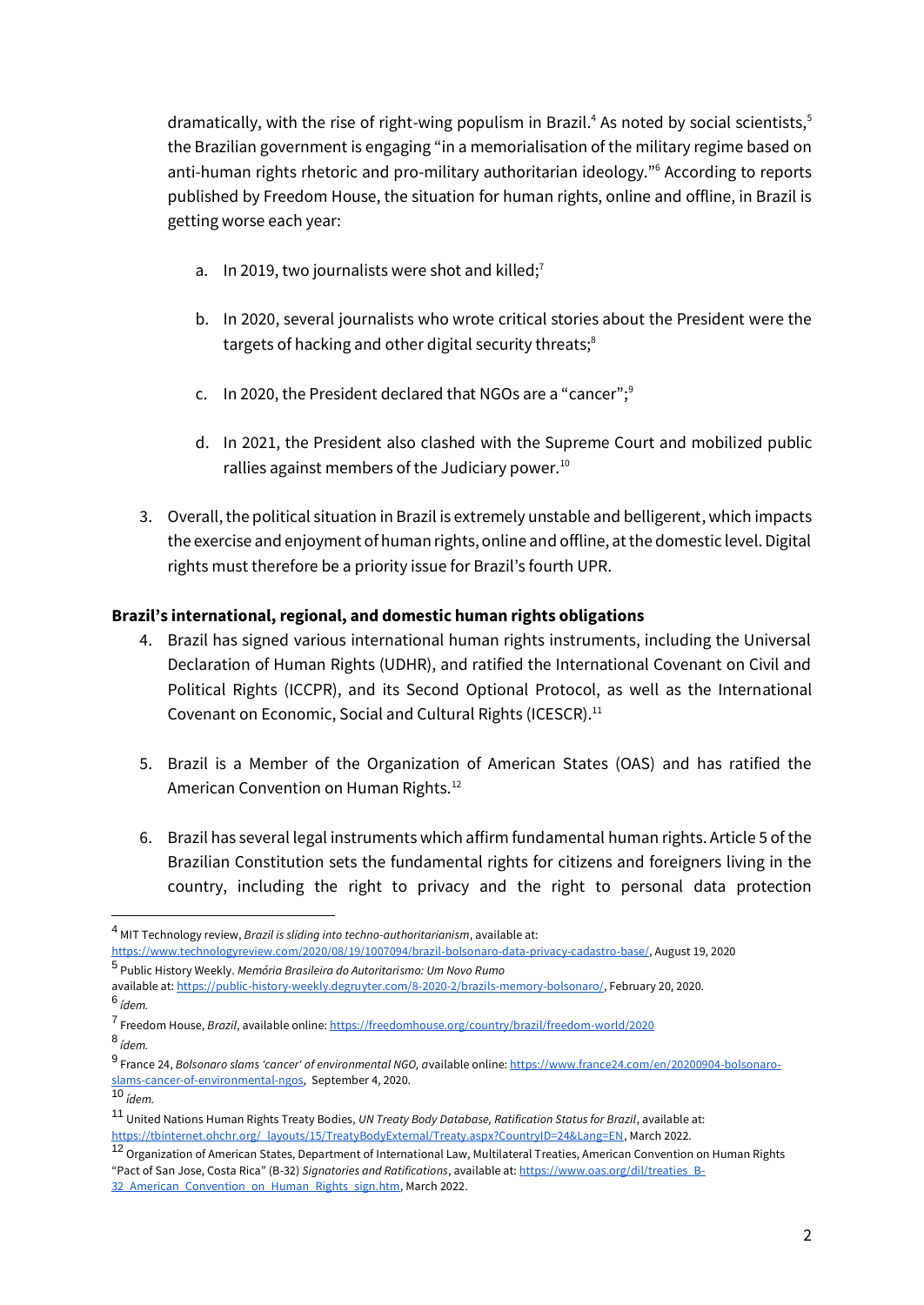(Constitutional Amendment no.115/2022).<sup>13</sup> The Civil Code<sup>14</sup> has a chapter on personality rights and the Code of Consumer Defense<sup>15</sup> provides norms regarding good-faith, transparency rights and access to information. In 2011, Brazil enacted its own Freedom of Information Act<sup>16</sup> and, in 2014, the Brazilian Framework for Internet Rights<sup>17</sup>, or Marco Civil da Internet, a pioneering legislation that defines the fundamental right to Internet access and the respect for human rights in the use of the Internet.

7. In 2018, the General Data Protection Law (LGPD) - Law n. 13.709<sup>18</sup> was approved and came into force completely in 2021. Article 2 values respect for privacy, informational selfdetermination and freedom of expression, information and communication. The LGPD defines basic rights for data subjects, principles for data processing and a set of obligations and duties for data controllers and data processors. The law applies to both public and private sectors. The LGPD is aligned with influential personal data protection policies, such as the European Union's (EU) General Data Protection Regulation (GDPR) and the Organisation for Economic Co-operation and Development (OECD) Privacy Guidelines.

# **Situation of digital rights in Brazil: Centralized personal databases, digital civil identity, and human rights violations**

8. Based on the fact that the protection of personal data is a fundamental right recognized in the Brazilian Constitution, and by the international community, this submission addresses two central problems: (i) urgent attempts to centralize government databases containing personal data, to allow private sector access, and to renew the digital civil identity in Brazil and (ii) violations of rights in the abusive sharing of data with intelligence and public security agencies in Brazil.

<sup>13</sup> Brazil Federal Constitution, available at[: https://www.oas.org/es/sla/ddi/docs/acceso\\_informacion\\_base\\_dc\\_leyes\\_pais\\_b\\_1\\_en.pdf](https://www.oas.org/es/sla/ddi/docs/acceso_informacion_base_dc_leyes_pais_b_1_en.pdf) Amendments to the Federal Constitution, available at: [http://www.planalto.gov.br/ccivil\\_03/constituicao/Emendas/Emc/emc115.htm](http://www.planalto.gov.br/ccivil_03/constituicao/Emendas/Emc/emc115.htm) 14 Civil Code, available at[: http://www.planalto.gov.br/ccivil\\_03/leis/2002/l10406compilada.htm](http://www.planalto.gov.br/ccivil_03/leis/2002/l10406compilada.htm)

<sup>15</sup> Code of Consumer defense, available at[: http://www.planalto.gov.br/ccivil\\_03/leis/l8078compilado.htm](http://www.planalto.gov.br/ccivil_03/leis/l8078compilado.htm)

<sup>16</sup> Freedom of Information Act, available at: http://www.planalto.gov.br/ccivil 03/ ato2011-2014/2011/lei/l12527.htm

<sup>&</sup>lt;sup>17</sup> Brazilian Framework for Internet Rights, available at[: http://www.planalto.gov.br/ccivil\\_03/\\_ato2011-2014/2014/lei/l12965.htm](http://www.planalto.gov.br/ccivil_03/_ato2011-2014/2014/lei/l12965.htm) <sup>18</sup> [http://www.planalto.gov.br/ccivil\\_03/\\_ato2015-2018/2018/lei/l13709.htm](http://www.planalto.gov.br/ccivil_03/_ato2015-2018/2018/lei/l13709.htm)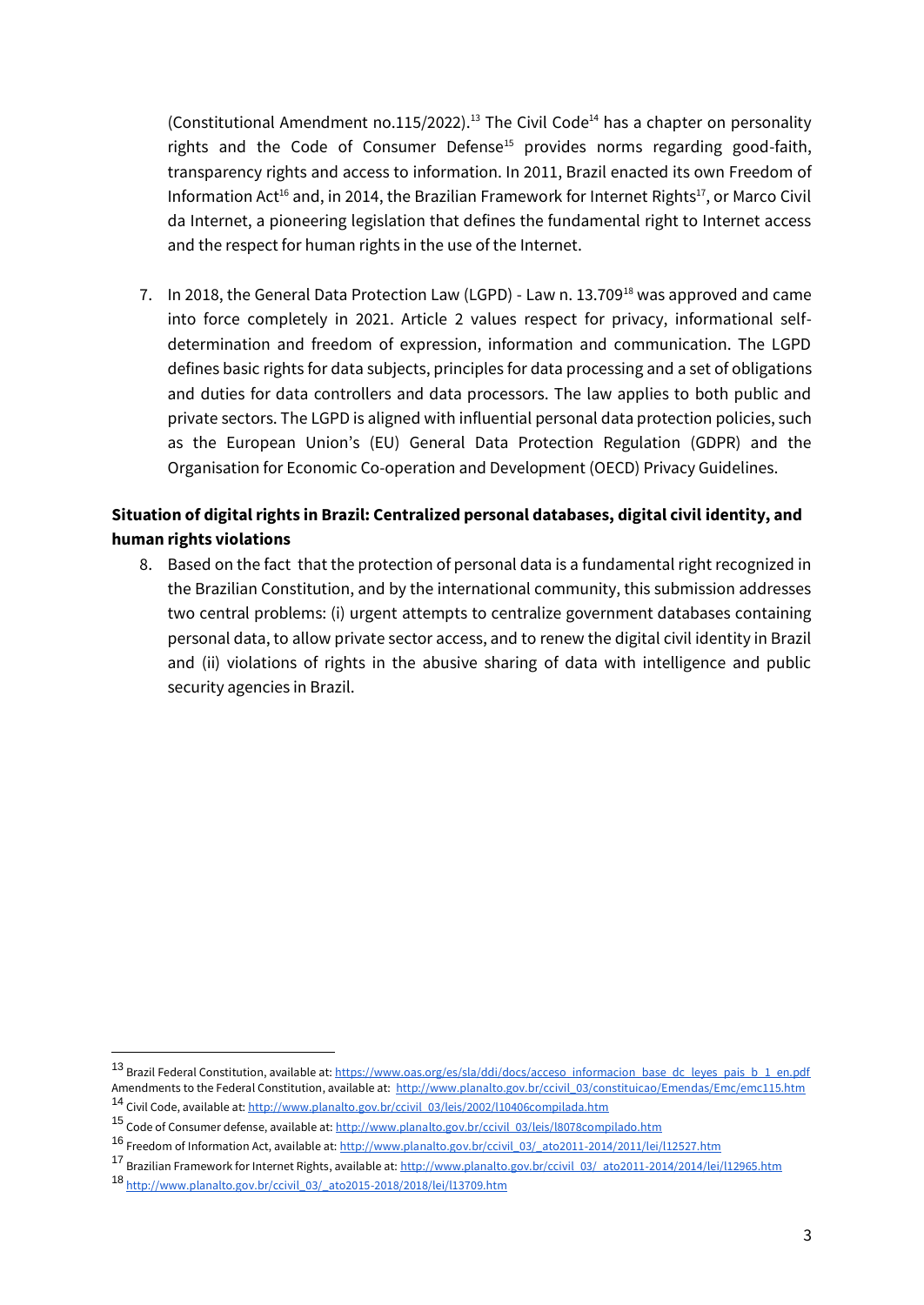- 9. In the midst of COVID-19 pandemic, $19$  Brazil managed to expand social aid programs to redistribute resources to poor families,<sup>20</sup> digitize public services,<sup>21</sup> formalize the request to join the OECD<sup>22</sup> and structure an authority for the protection of personal data.<sup>23</sup>
- 10. The Law n. 13.853 of July 8th 2019<sup>24</sup> created the National Data Protection Authority (ANPD), in charge of the oversight of the LGPD, which only began its operations in September 2020. The ANPD is not an independent body as it is an entity of the federal public administration, and belongs to the Presidency of the Republic Office. Such a configuration differs from the standard positioning of data protection authorities in most countries, as well as from the OECD Guidelines, as it does not guarantee an impartial and transparent exercise of its activities. Currently, there is an intense militarization of positions in the Executive Power, which reflects in the composition of ANPD, with three of five of its directors, the ones with the longest mandates, being from the military.<sup>25</sup>
- 11. In 2021, the Federal Revenue Service of Brazil (*Receita Federal*) blocked more than 2.7 million attempted scams involving Pix, the new payment system created by the Central Bank<sup>26</sup>. There has been a massive increase in scams and security incidents. In January 2021, there was a leak of personal data involving 220 million Brazilians. Despite the suspicion surrounding a credit bureau (Serasa), no legal action was taken $^{27}$ .

[https://www.nytimes.com/interactive/2021/world/brazil-covid-cases.html\)](https://www.nytimes.com/interactive/2021/world/brazil-covid-cases.html) . The unemployment rate is at 11.2% (Agência IBG, *Continuous PNAD: unemployment rate is 11.2%, underutilization rate is 23.9% in quarter ending in January,* available at: [https://agenciadenoticias.ibge.gov.br/en/agencia-press-room/2185-news-agency/releases-en/33254-continuous-pnad-](https://agenciadenoticias.ibge.gov.br/en/agencia-press-room/2185-news-agency/releases-en/33254-continuous-pnad-unemployment-rate-is-11-2-underutilization-rate-is-23-9-in-quarter-ending-in-january)

[https://www.reuters.com/world/americas/brazil-faces-another-year-high-food-inflation-due-drought-2022-01-12/\)](https://www.reuters.com/world/americas/brazil-faces-another-year-high-food-inflation-due-drought-2022-01-12/) and (The Brazilian Report, Food inflation continues to soar in Brazil, available at, [https://brazilian.report/liveblog/2021/08/05/food-prices-inflation/\)](https://brazilian.report/liveblog/2021/08/05/food-prices-inflation/) <sup>20</sup> Barberis, Maria, *Tackling poverty: Brazil's COVID-19 Emergency Cash Transfer*, available online:

<https://socialprotection.org/discover/blog/tackling-poverty-brazil%E2%80%99s-covid-19-emergency-cash-transfer> <sup>21</sup> Agência Brasil, *Brazil ranks seven in digital transformation in public service*, available online:

<sup>22</sup> Gov.br, *Joint Press Release by the Ministry of Foreign Affairs, the Office of the President's Chief of Staff and the Ministry of Economy – Brazil is invited to start the OECD accession process*, available online: [https://www.gov.br/mre/en/contact-us/press-area/press](https://www.gov.br/mre/en/contact-us/press-area/press-releases/joint-press-release-by-the-ministry-of-foreign-affairs-the-office-of-the-president2019s-chief-of-staff-and-the-ministry-of-economy-2013-brazil-is-invited-to-start-the-oecd-accession-process)[releases/joint-press-release-by-the-ministry-of-foreign-affairs-the-office-of-the-president2019s-chief-of-staff-and-the-ministry-of](https://www.gov.br/mre/en/contact-us/press-area/press-releases/joint-press-release-by-the-ministry-of-foreign-affairs-the-office-of-the-president2019s-chief-of-staff-and-the-ministry-of-economy-2013-brazil-is-invited-to-start-the-oecd-accession-process)[economy-2013-brazil-is-invited-to-start-the-oecd-accession-process,](https://www.gov.br/mre/en/contact-us/press-area/press-releases/joint-press-release-by-the-ministry-of-foreign-affairs-the-office-of-the-president2019s-chief-of-staff-and-the-ministry-of-economy-2013-brazil-is-invited-to-start-the-oecd-accession-process) January 26, 2022

<sup>19</sup> The Covid-19 pandemic caused the death of more than 650,000 people in two years (The New York Times. *Tracking Coronavirus in Brazil: Latest Map and Case Count*, available at:

[unemployment-rate-is-11-2-underutilization-rate-is-23-9-in-quarter-ending-in-january\)](https://agenciadenoticias.ibge.gov.br/en/agencia-press-room/2185-news-agency/releases-en/33254-continuous-pnad-unemployment-rate-is-11-2-underutilization-rate-is-23-9-in-quarter-ending-in-january). Food inflation in Brazil has been increasing (Reuters, *Brazil faces another year of high food inflation due to drought*, available at:

[https://agenciabrasil.ebc.com.br/en/geral/noticia/2021-09/brazil-ranks-seven-digital-transformation-public-service.S](https://agenciabrasil.ebc.com.br/en/geral/noticia/2021-09/brazil-ranks-seven-digital-transformation-public-service)eptember 30, 2021.

<sup>23</sup> Gov.br, *Estrutura Organizacional* , available online[: https://www.gov.br/anpd/pt-br/acesso-a-informacao/institucional/estrutura](https://www.gov.br/anpd/pt-br/acesso-a-informacao/institucional/estrutura-organizacional-1)[organizacional-1](https://www.gov.br/anpd/pt-br/acesso-a-informacao/institucional/estrutura-organizacional-1) March 09, 2022

<sup>24</sup> Le[i Nº 13.853, de 8 de julho de 2019](http://legislacao.planalto.gov.br/legisla/legislacao.nsf/Viw_Identificacao/lei%2013.853-2019?OpenDocument), [Law n. 13.853 http://www.planalto.gov.br/ccivil\\_03/\\_ato2019-2022/2019/lei/l13853.htm](http://www.planalto.gov.br/ccivil_03/_ato2019-2022/2019/lei/l13853.htm) <sup>25</sup> Data Privacy Brasil Research Association; Analysis of Freedom and Authoritarianism Center

<sup>(</sup>LAUT), *Techno Authoritarianism Retrospective 2020*, available at[: https://laut.org.br/wp-content/uploads/2021/06/Techno-](https://laut.org.br/wp-content/uploads/2021/06/Techno-Authoritarianism-Retrospective-2020.pdf)[Authoritarianism-Retrospective-2020.pdf. A](https://laut.org.br/wp-content/uploads/2021/06/Techno-Authoritarianism-Retrospective-2020.pdf)ccessed on March 17, 2022.

<sup>26</sup> UOL Economia, *Golpe do Pix: hackers contam como enganam vítimas*, available online:

[https://economia.uol.com.br/noticias/bbc/2021/11/16/golpe-do-pix-hackers-contam-como-enganam-vitimas-saiba-como-se](https://economia.uol.com.br/noticias/bbc/2021/11/16/golpe-do-pix-hackers-contam-como-enganam-vitimas-saiba-como-se-proteger.htm)[proteger.htm](https://economia.uol.com.br/noticias/bbc/2021/11/16/golpe-do-pix-hackers-contam-como-enganam-vitimas-saiba-como-se-proteger.htm) and Amala, Joney, *Brazil weighs halting Pix instant payments over rise in crime rate,* available at

<https://www.electronicpaymentsinternational.com/news/brazil-weighs-halting-pix-instant-payments-over-rise-in-crime-rate/>

<sup>27</sup>Mari, Angelica, *Experian challenged over massive data leak in Brazil*, available online[: https://www.zdnet.com/article/experian](https://www.zdnet.com/article/experian-challenged-over-massive-data-leak-in-brazil/)[challenged-over-massive-data-leak-in-brazil/,](https://www.zdnet.com/article/experian-challenged-over-massive-data-leak-in-brazil/) February 20, 2021.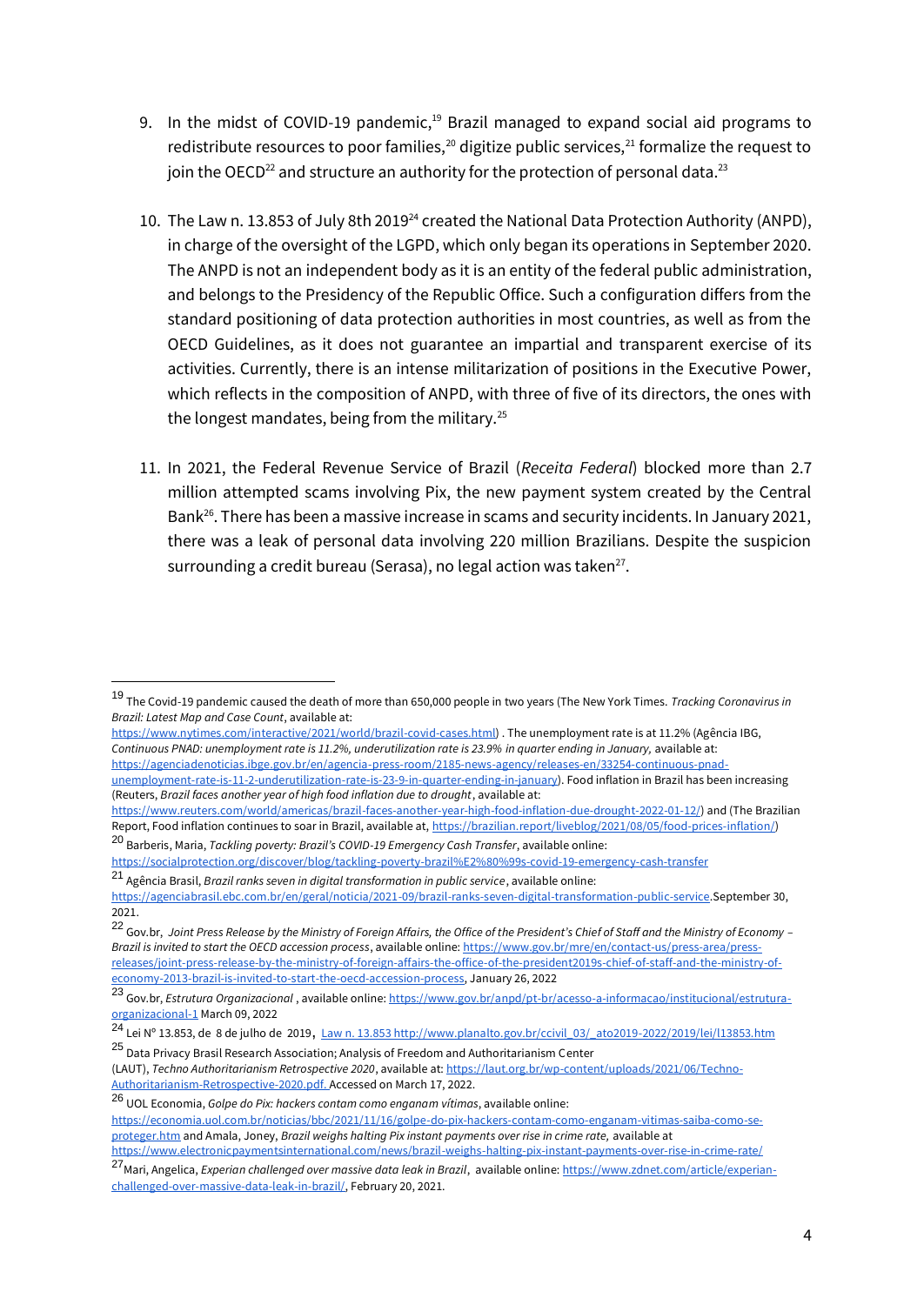## *Digital Civil Identity in Brazil*

- 12. In Brazil, digital civil identity is mainly regulated by the Brazilian National Civil Identification Law (Identificação Civil Nacional - "ICN" - Federal Law 13,444/2017).<sup>28</sup> This law intends to ensure a legal identification of the citizens in both its relations with government bodies and private actors. The initiative is supported by the discourse of public efficiency and social inclusion. For this purpose, a mandatory system and a centralized database was instituted by the law, resulting from the sum of other databases whose sensitive information, governance architecture, and current use, impose a high risk to Brazilian citizens' rights and liberties.
- 13. One of those databases, the Superior Electoral Court database, contains voters' biometric data, fingerprints and photos,<sup>29</sup> and was collected for the purpose of ensuring the safety of the election and avoiding fraud.<sup>30</sup> Gradually, through municipalities, the electoral court is making biometric voter enrollment mandatory: if the voter does not enroll, they will lose their electoral registration, which could impact their access to services including issuance of passports or identification documents. In this context, it is important to remember that general elections are scheduled to be held on 2 October 2022 in Brazil to elect the President, Vice President, and the National Congress.
- 14. Article 3 of the ICN Law ensures that the Executive and Legislative powers, in the federal, state or municipal level, have free access to the ICN database, except for the electoral information. The first paragraph of Article 3 even allows for the Executive power of federal, state or municipal level to incorporate the data from the ICN database, except for the biometric data, into its own databases. The second paragraph of Article 3 allows the biometric data from the ICN database to be integrated to the database of Federal and Civil Police. It is evident that Article 3 allows the free flow of data taken from the centralized database amongst government bodies. This violates data protection principles such as purpose limitation and informational separation of powers.
- 15. We are deeply concerned with a draft bill currently in the Congress Draft Bill 3,228/2021 (draft bill). This draft bill alters the ICN Law and pushes the free flow of data beyond. It proposes that the Superior Electoral Court could replicate the ICN database in the computer infrastructure of the Federal Executive Power, and allow the integration of the biometric data to the executive power databases' in the federative units, so long as there is a valid legal agreement.
- 16. Even though the ICN Law prohibits the sale of the data from the National Civil Identification database, it foresees the possibility of the Superior Electoral Court, exclusively, providing identity verification services to private parties using the ICN massive database. In line with

<sup>28</sup> For a translated version of the law and Draft Bill in English available at: [https://www.dataprivacybr.org/wp](https://www.dataprivacybr.org/wp-content/uploads/2022/03/dpbr_ong_civil_identification_law.pdf)[content/uploads/2022/03/dpbr\\_ong\\_civil\\_identification\\_law.pdf](https://www.dataprivacybr.org/wp-content/uploads/2022/03/dpbr_ong_civil_identification_law.pdf)

<sup>29</sup> Justiça Eleitoral, *Biometria*, available at:<https://www.justicaeleitoral.jus.br/biometria/>

<sup>30</sup> Tribunal Superior Eleitoral, *Biometria*, available at[: https://www.tse.jus.br/eleitor/biometria](https://www.tse.jus.br/eleitor/biometria)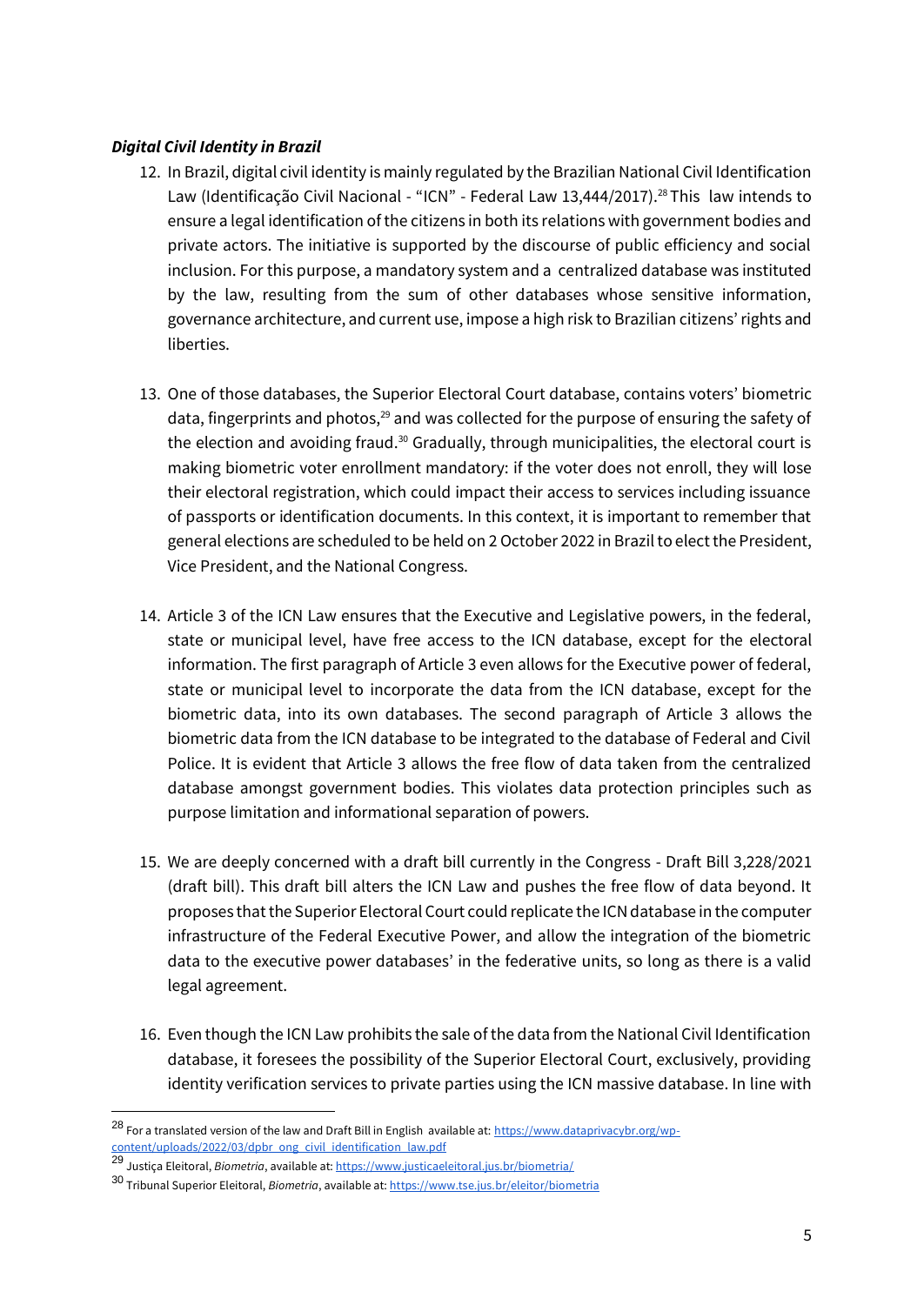the provisions of the ICN Law, the draft bill goes further by allowing the Superior Electoral Court to establish monetary agreements, contracts, partnerships or instruments alike with private entities for the maintenance of the ICN database and for the provision of identity verification services.

- 17. For instance, in 2021, the Federal Executive Power made agreements with National Associations of Banks to provide, free of charge, for a trial period, verification services for the banks using the ICN database. There was a significant lack of transparency to the public as to the terms of the agreement. As a result, there is no certainty whether there has been any transfer of data between the ICN database and the banks' databases and vice-versa, and what would be the justification to provide these services free of charge in the light of public interest.<sup>31</sup>
- 18. Moreover, although the Brazilian federal government has an information security policy,  $32$ Brazil has had several security incidents involving personal data from its citizens in the past few years, involving, especially, databases from the public sector. According to MIT researchers, between 2018 and 2019, Brazil had an increase of 493% in its security incidents number.<sup>33</sup> As further stated by the Surfshark Alert Report, $34$  Brazil was the sixth most affected country by data leaks in 2021.<sup>35</sup> Regarding security incidents involving public databases it is possible to give two significant examples: (i) the Ministry of Health data leak in 2020, which exposed data from more than 243 million people<sup>36</sup>; (ii) a security breach from the Ministry of Education, which exposed more than 5 million people in 2021.<sup>37</sup> The fact that the ICN database is centralized, contains vast amounts of sensitive data, and is freely shared and consulted in the face of such an insecure scenario, is concerning.

-

[https://sei.economia.gov.br/sei/modulos/pesquisa/md\\_pesq\\_processo\\_exibir.php?eFQCVVdtsOap90ZhY3vyEbvoQXrwIjBTmm-](https://sei.economia.gov.br/sei/modulos/pesquisa/md_pesq_processo_exibir.php?eFQCVVdtsOap90ZhY3vyEbvoQXrwIjBTmm-AkpaukldZ4EaeM5wJJ9hV8wfkpgYw1OI2BPtocpOni3zm-gBsCkwollBtHR7g4yWlYxsNhSmCyi6WI74_Dwr0romzuZhM)[AkpaukldZ4EaeM5wJJ9hV8wfkpgYw1OI2BPtocpOni3zm-gBsCkwollBtHR7g4yWlYxsNhSmCyi6WI74\\_Dwr0romzuZhM](https://sei.economia.gov.br/sei/modulos/pesquisa/md_pesq_processo_exibir.php?eFQCVVdtsOap90ZhY3vyEbvoQXrwIjBTmm-AkpaukldZ4EaeM5wJJ9hV8wfkpgYw1OI2BPtocpOni3zm-gBsCkwollBtHR7g4yWlYxsNhSmCyi6WI74_Dwr0romzuZhM) and *OFÍCIO SEI Nº 22422/2022/ME*, available at

<sup>31</sup> Ministério da Economia, *Pesquisa Processual 19974.102057/2020-15*, available at:

[https://sei.economia.gov.br/sei/modulos/pesquisa/md\\_pesq\\_documento\\_consulta\\_externa.ph\[…\]\\_PzE8KkX3Gw5KAlwbTJBswk5lEEw](https://sei.economia.gov.br/sei/modulos/pesquisa/md_pesq_documento_consulta_externa.php?fqSARUWn7hYfByf1fFWEOh062ExzcPxpUOH5cxXunUjKsdxvbC6DXR79vZGtG22EuMmf6_PzE8KkX3Gw5KAlwbTJBswk5lEEwKbOVaIblU85PMs76zJ8l_Ws0ItElSSA) [KbOVaIblU85PMs76zJ8l\\_Ws0ItElSSA](https://sei.economia.gov.br/sei/modulos/pesquisa/md_pesq_documento_consulta_externa.php?fqSARUWn7hYfByf1fFWEOh062ExzcPxpUOH5cxXunUjKsdxvbC6DXR79vZGtG22EuMmf6_PzE8KkX3Gw5KAlwbTJBswk5lEEwKbOVaIblU85PMs76zJ8l_Ws0ItElSSA)

<sup>32</sup>Gov.br, *Segurança da Informação e Proteção de Dados*, available at[: https://www.gov.br/governodigital/pt-br/seguranca-e-protecao](https://www.gov.br/governodigital/pt-br/seguranca-e-protecao-de-dados)[de-dados](https://www.gov.br/governodigital/pt-br/seguranca-e-protecao-de-dados)

<sup>33</sup> Novaes Neto, Nelson, Stuart Madnick, Anchises Moraes G de Paula and Natasha Malara Borges, *Developing a Global Data Breach Database and the Challenges Encountered*, available online: <https://dl.acm.org/doi/pdf/10.1145/3439873> See more: [VC S/A,](https://vocesa.abril.com.br/sociedade/vazamentos-de-dados-aumentaram-493-no-brasil-segundo-pesquisa-do-mit/) *[Vazamentos](https://vocesa.abril.com.br/sociedade/vazamentos-de-dados-aumentaram-493-no-brasil-segundo-pesquisa-do-mit/)  [de dados aumentaram 493% no Brasil](https://vocesa.abril.com.br/sociedade/vazamentos-de-dados-aumentaram-493-no-brasil-segundo-pesquisa-do-mit/)*[,](https://vocesa.abril.com.br/sociedade/vazamentos-de-dados-aumentaram-493-no-brasil-segundo-pesquisa-do-mit/) *[segundo pesquisa do MIT](https://vocesa.abril.com.br/sociedade/vazamentos-de-dados-aumentaram-493-no-brasil-segundo-pesquisa-do-mit/)*[, available at](https://vocesa.abril.com.br/sociedade/vazamentos-de-dados-aumentaram-493-no-brasil-segundo-pesquisa-do-mit/)

<https://vocesa.abril.com.br/sociedade/vazamentos-de-dados-aumentaram-493-no-brasil-segundo-pesquisa-do-mit/>

 $34$  "The data from this study was taken from the Surfshark Alert (a data breach detection tool) database, which comprises all publicly available breached data sets to inform our users of potential threats. The examined data was taken from a twelve-month period between November 2020 to November 2021. The selected data was then analyzed and compared to similar information of the year before." See mor[e:](https://surfshark.com/blog/data-breach-statistics-by-country-in-2021) <https://surfshark.com/blog/data-breach-statistics-by-country-in-2021>

<sup>35</sup> Canaltech, *Brasil é o sexto maior país em total de vazamentos de dados,* available at: [https://canaltech.com.br/seguranca/brasil-e-o](https://canaltech.com.br/seguranca/brasil-e-o-sexto-maior-pais-em-total-de-vazamentos-de-dados-204715/)[sexto-maior-pais-em-total-de-vazamentos-de-dados-204715/](https://canaltech.com.br/seguranca/brasil-e-o-sexto-maior-pais-em-total-de-vazamentos-de-dados-204715/), December 16, 2021.

<sup>36</sup> Globo, *Nova falha do Ministério da Saúde expõe dados de 243 milhões de brasileiros na internet, diz jornal*, available at[:](https://g1.globo.com/economia/tecnologia/noticia/2020/12/02/nova-falha-do-ministerio-da-saude-expoe-dados-de-243-milhoes-de-brasileiros-na-internet-diz-jornal.ghtml) [https://g1.globo.com/economia/tecnologia/noticia/2020/12/02/nova-falha-do-ministerio-da-saude-expoe-dados-de-243-milhoes-de](https://g1.globo.com/economia/tecnologia/noticia/2020/12/02/nova-falha-do-ministerio-da-saude-expoe-dados-de-243-milhoes-de-brasileiros-na-internet-diz-jornal.ghtml)[brasileiros-na-internet-diz-jornal.ghtml](https://g1.globo.com/economia/tecnologia/noticia/2020/12/02/nova-falha-do-ministerio-da-saude-expoe-dados-de-243-milhoes-de-brasileiros-na-internet-diz-jornal.ghtml), December 2nd, 2020.

<sup>37</sup>Santa Rosa Giovanni, *Inep, órgão vinculado ao Ministério da Educação, expõe dados de 5 milhões*, available a[t:](https://tecnoblog.net/noticias/2021/09/08/inep-orgao-vinculado-ao-ministerio-da-educacao-expoe-dados-de-5-milhoes/) <https://tecnoblog.net/noticias/2021/09/08/inep-orgao-vinculado-ao-ministerio-da-educacao-expoe-dados-de-5-milhoes/>, September 8, 2021.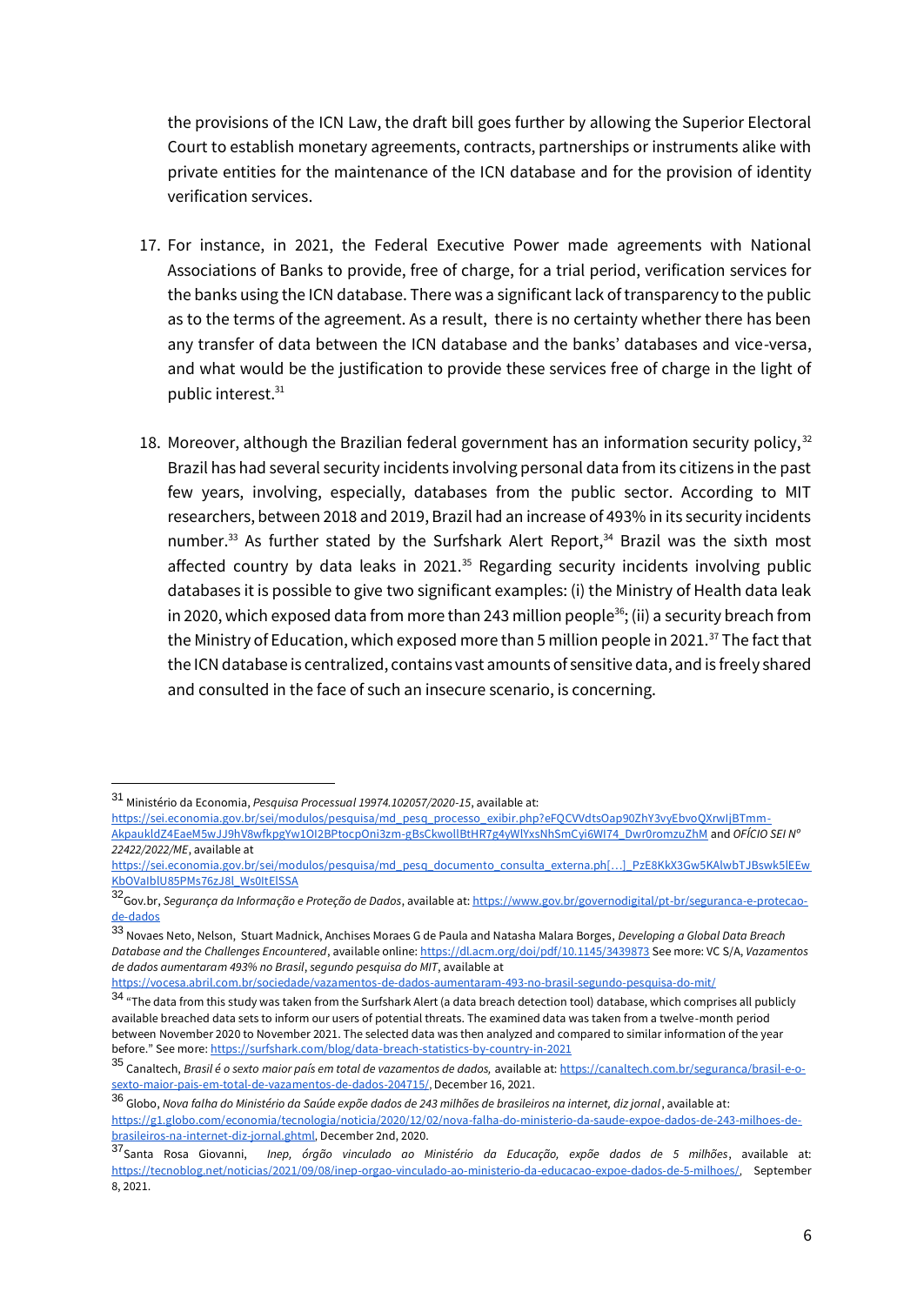- 19. Considering the current stage of the digital identity implementation in Brazil, and the fact that the Brazilian Data Protection Law is in force, it is possible to affirm that no accountability measures, such as Data Protection Impact Assessments, were taken to assess the risks of such implementation to the fundamental rights and civil liberties of the citizens. Arguably, its whole implementation process has been opaque. Citizens specifically do not have easy and full access to information on how their personal data has been processed, nor a direct channel through which they can exercise their data protection rights.
- 20. Additionally, the ICN implementation process includes issuing a single identity document for Brazilians called the National Identification Document (Documento Nacional de Identificação – "DNI"). In February 2022, the Superior Electoral Court, in a joint initiative with the Federal Government, launched a new step towards the issuing of DNI.<sup>38</sup> However, without further notice, the Federal Government had launched (also in February 2022), through the Presidential Decree n. 10,977/2022, a new unique identity document for all Brazilian citizens.<sup>39</sup> In this scenario, Brazil has two simultaneous initiatives involving the deployment of a national unique (digital) identity document, which implies the creation of more identity documents, more centralized databases containing sensitive personal data, and more confusion, not actually guaranteeing the right to have legal identification.

#### *The expansion of opaqueness, intelligence and abusive use of data by the State*

- 21. The centralization and free flow of personal, and sometimes sensitive, data is another concerning issue. The Decree 10.046/2019 ("Cadastro Base do Cidadão")<sup>40</sup> from 2019 already centralizes several government databases, whose consultation by registered bodies would facilitate the provision of public services. The Decree also foresees easy access to such databases to all public administration bodies. However, there is no provision for adequate and transparent processing of personal data, contrary to the LGPD, therefore weakening the right to access information and informational self-determination.
- 22. In 2020, the Federal Council of the Brazilian Bar Association filed a lawsuit before the Federal Supreme Court in order to have all the legal devices of the decree considered unconstitutional. The Federal Council pointed out that the decree violates constitutional rights and principles such as human dignity, privacy, honor and reputation, secrecy of data and non-interference of correspondence, as well as data protection and informational selfdetermination. Data Privacy Brasil Research Association is involved in the ongoing action as an *amicus curiae*.<sup>41</sup> The Association argues that the decree presents insufficient safeguards to guarantee the public interest and that the principle of purpose is being followed in the

<sup>38</sup> Tribunal Superior Eleitoral, *TSE lança nova etapa de implementação do DNI, a identidade digital dos brasileiros*, available a[t:](https://www.tse.jus.br/imprensa/noticias-tse/2022/Fevereiro/tse-lanca-nova-etapa-de-implementacao-do-dni-a-identidade-digital-dos-brasileiros) [https://www.tse.jus.br/imprensa/noticias-tse/2022/Fevereiro/tse-lanca-nova-etapa-de-implementacao-do-dni-a-identidade-digital](https://www.tse.jus.br/imprensa/noticias-tse/2022/Fevereiro/tse-lanca-nova-etapa-de-implementacao-do-dni-a-identidade-digital-dos-brasileiros)[dos-brasileiros,](https://www.tse.jus.br/imprensa/noticias-tse/2022/Fevereiro/tse-lanca-nova-etapa-de-implementacao-do-dni-a-identidade-digital-dos-brasileiros) February 8th, 2022.

<sup>39</sup> Gov.br, *Decreto presidencial cria RG com número único para todo o país*, available at: [https://www.gov.br/secretariageral/pt](https://www.gov.br/secretariageral/pt-br/noticias/2022/fevereiro/decreto-presidencial-cria-rg-com-numero-unico-para-todo-o-pais)[br/noticias/2022/fevereiro/decreto-presidencial-cria-rg-com-numero-unico-para-todo-o-pais,](https://www.gov.br/secretariageral/pt-br/noticias/2022/fevereiro/decreto-presidencial-cria-rg-com-numero-unico-para-todo-o-pais) February 23th, 2022. <sup>40</sup> Decree 10.046/2019 ("Cadastro Base do Cidadão") available at: [http://www.planalto.gov.br/ccivil\\_03/\\_ato2019-](http://www.planalto.gov.br/ccivil_03/_ato2019-2022/2019/decreto/D10046.htm)

[<sup>2022/2019/</sup>decreto/D10046.htm](http://www.planalto.gov.br/ccivil_03/_ato2019-2022/2019/decreto/D10046.htm)

<sup>41</sup> Amicus Curiae on Ação Direta de Inconstitucionalidade nº 6.649 by Data Privacy Brasil available at: <https://redir.stf.jus.br/paginadorpub/paginador.jsp?docTP=TP&docID=755538665&prcID=6079238>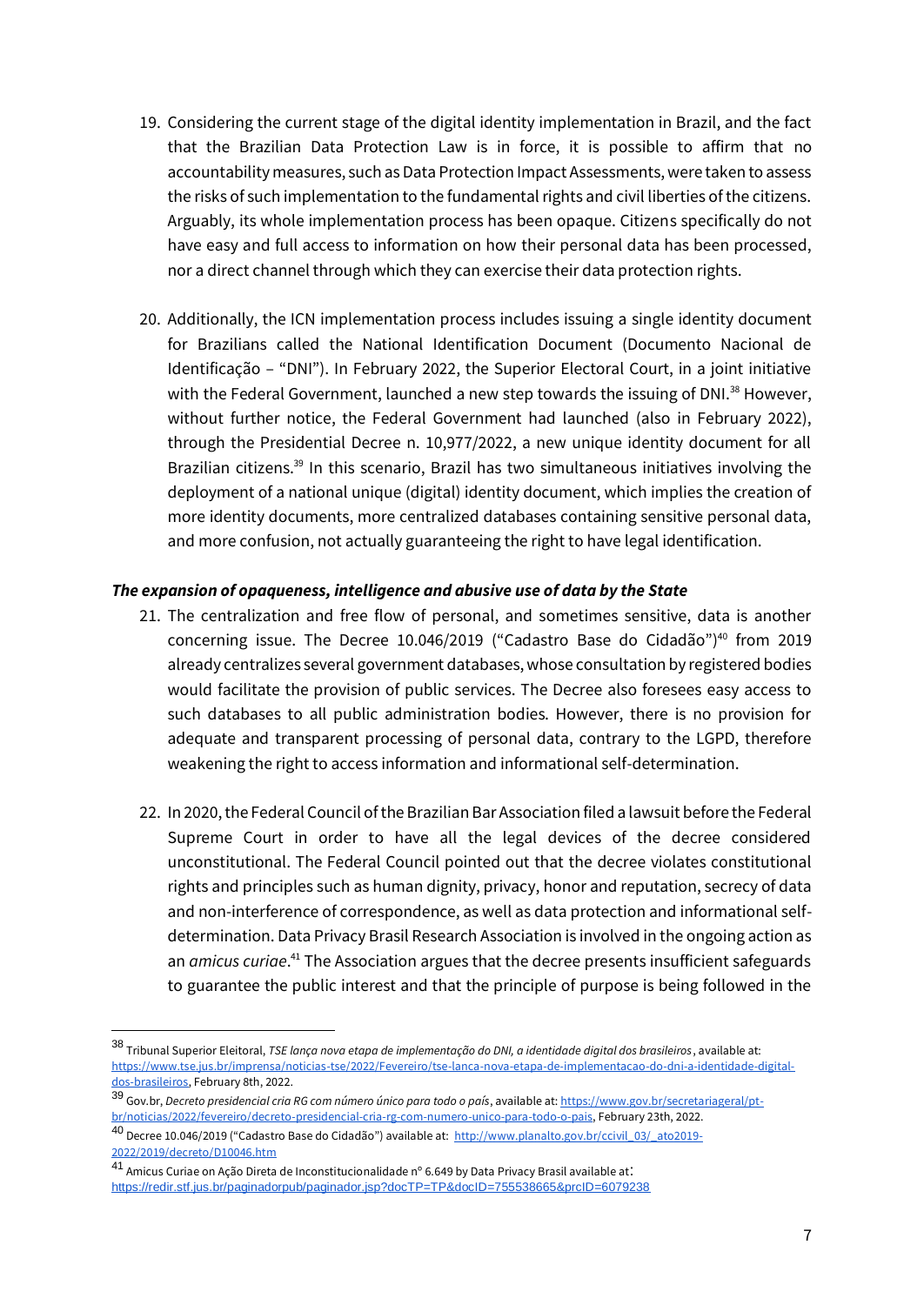secondary uses of personal data by the government.<sup>42</sup> Up until the submission of this document, the Supreme Court hasn't issued any ruling on the case.

- 23. Within this scenario, ABIN the Brazilian Intelligence Agency sought data from the National Traffic Department (Denatran) to enrich its base with biometric data, in yet another example of the federal government's attempt to secondary abusive uses of citizens' data.<sup>43</sup> The sharing of data would be supported by the "Cadastro Base do Cidadão Decree" (Decree 10046/2019), in addition to the vague justification of it processing for purposes of public security, national defense and State security, case in which the LGPD would not apply, according to the Attorney General's Office (AGU). Firstly, ABIN requested access to databases from Denatran based on a 2016 ordinance that regulates general procedures for accessing data from the transit agency's systems. Subsequently, an Authorization Term, based on this ordinance, was published in the Federal Official Gazette (Diário Oficial da União). The Attorney General's Office (AGU) argued that the procedure was completely lawful and supported by the law that established the Brazilian Intelligence System (Sisbin), created ABIN and regulated access to Sisbin information. This case was also taken to the Federal Supreme Court and in the precautionary judgment of the case, the existence of a right to "due informational process" was recognized. According to the Court, the entire government should not be seen as a single entity considering its access to data and citizens have the right to avoid exposure of their personal data without minimum possibilities of control and adequate safeguards<sup>44</sup>.
- 24. Alongside these events the draft bill PLS 272/2016<sup>45</sup> ("antiterrorism law") paves the path for criminalization of social movements and human rights activism. This bill was introduced in 2016, it is not until lately that it is being heavily discussed in the National Congress. As it is, the bill can criminalize access to databases and computerized systems, reaching extreme situations of categorization of conducts as terrorism. This could affect the work of journalists, activists, researchers, members of the LGBTQIA+ community and protesters.
- 25. Another issue in Brazil is the misuse of the LGPD by the government to prevent access to public information, contrary to the Freedom of Information Act (FOIA - LAI), Act n.12527/2011. The government has canceled the disclosure of information that used to be public, such as states' Rural Environmental Register (Cadastro Ambiental Rural - CAR), and has stopped processing FOIA requests with the justification that the LGPD does not allow

<sup>42</sup> Observatorio Privacidade, *Data Privacy Brasil afirma que Cadastro Base do Cidadão fere "direito fundamental à proteção de dados"*, available at[: https://www.observatorioprivacidade.com.br/2021/04/09/data-privacy-brasil-afirma-que-cadastro-base-do-cidadao-fere](https://www.observatorioprivacidade.com.br/2021/04/09/data-privacy-brasil-afirma-que-cadastro-base-do-cidadao-fere-direito-fundamental-a-protecao-de-dados/)[direito-fundamental-a-protecao-de-dados/](https://www.observatorioprivacidade.com.br/2021/04/09/data-privacy-brasil-afirma-que-cadastro-base-do-cidadao-fere-direito-fundamental-a-protecao-de-dados/) , April 9, 2021.

<sup>43</sup> GROSS, C. et al. *Vigiar e Confundir: do acesso a dados de cidadãos pela Abin à criação do Cadastro Base do Cidadão, as trapalhadas do governo envolvendo a vigilância no Brasil*. Quatro cinco um, 01mai2021, available at:

<https://www.quatrocincoum.com.br/br/artigos/laut/vigiar-e-confundir> . Accessed March 18, 2022.

<sup>44</sup> Data Privacy Brasil Research Association; *Analysis of Freedom and Authoritarianism Center (LAUT*). Techno Authoritarianism Retrospective 2020. Available at[: https://laut.org.br/wp-content/uploads/2021/06/Techno-Authoritarianism-Retrospective-2020.pdf.](https://laut.org.br/wp-content/uploads/2021/06/Techno-Authoritarianism-Retrospective-2020.pdf)  Accessed on March 24, 2022.

<sup>45</sup> The draft bill PLS 272/2016 available at: https://www25.senado.leg.br/web/atividade/materias/-/materia/126364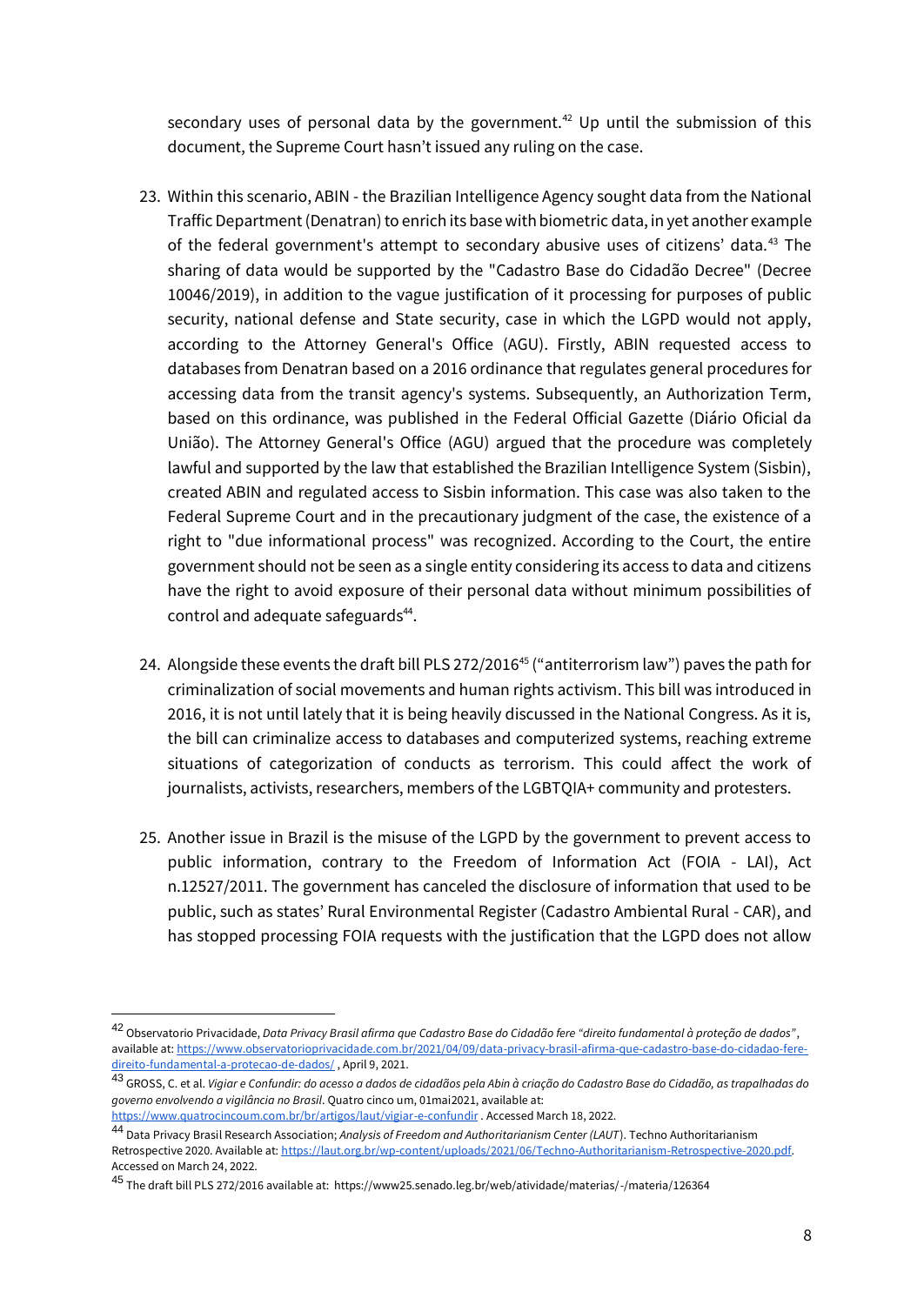the disclosure of any personal data.<sup>46</sup> Such movements have an adverse impact on journalism and activism activities. In theory, there is a need to balance the right to data protection with a collective right to access public interest information. However, there is no incompatibility between the LGPD and the Freedom of Information Act: one protects the fundamental rights of citizens related to their personal data, and the other guarantees the publicity of public information. They actually should be interpreted as complementary in guaranteeing transparency.

- 26. The authoritarian movement against digital rights is also related to the use of the technological system "Plataforma Integrada de Operações e Monitoramento de Segurança Pública," or Cortex, $47$  for the collection and processing of personal data by the Federal Government, without legal parameters and transparency. This platform uses a license plate riding system and cross reference with databases that contains vast personal data from the Rais, the Annual Social Information Report, of the Ministry of Economy." With just a few clicks, officers can access registration and employment data that all companies have about their employees, including ID, CPF, address, dependents, salary and position."<sup>48</sup> The indiscriminate and unsupervised use of this system poses a high risk to freedom of expression, due process of law and other fundamental rights and guarantees.
- 27. Another worrying incident related to the growth of authoritarianism in the country was the initiative to create dossiers containing the names of activists with a public political position against the government. The Ministry of Justice and Public Security, through its Secretariat of Integrated Operations (Seopi), opened a secret action against 579 people that they identified as "anti-fascists." The dossier contained photographs and social media addresses in some cases. Seopi's acts are not supervised by the Justice, as it was classified as an intelligence service, by presidential decree. The Federal Police, the Brazilian Intelligence Agency and Seopi's "intelligence centers" are among bodies that would have received the dossiers. On August 20th, 2020, the STF determined the suspension of the preparation of the dossiers, considering it unconstitutional.<sup>49</sup> Minister Carmen Lucia, of the Federal Supreme Court, stated that such investigations with no specific purpose are not admissible for the State.
- 28. Seopi was also involved in the attempt to buy spyware. Seopi published a public notice of the acquisition of tools to access open sources for the purpose of public security in actions against organized crime. Journalists found that Pegasus was going to be the selected tool, but the developers abandoned the process after there was news that the son of the

<sup>46</sup> Fiquem sabendo*, Governo usa LGPD para fechar acesso a relatórios de trabalho escravo,* available at: <https://fiquemsabendo.com.br/transparencia/governo-usa-lgpd-para-fechar-acesso-a-relatorios-de-trabalho-escravo/>

<sup>47</sup> Rebello, A.*,Da Placa de Carro ao CPF*. The Intercept Brasil, 21 de Setembro de 2020, available at: <https://theintercept.com/2020/09/21/governo-vigilancia-cortex/>

<sup>48</sup> Rebello, A. *Da Placa de Carro ao CPF*. The Intercept Brasil, 21 de Setembro de 2020. Available at: <https://theintercept.com/2020/09/21/governo-vigilancia-cortex/>

<sup>49</sup> Data Privacy Brasil Research Association; *Analysis of Freedom and Authoritarianism Center* (LAUT). Techno Authoritarianism Retrospective 2020, available at[: https://laut.org.br/wp-content/uploads/2021/06/Techno-](https://laut.org.br/wp-content/uploads/2021/06/Techno-Authoritarianism-Retrospective-2020.pdf)[Authoritarianism-Retrospective-2020.pdf](https://laut.org.br/wp-content/uploads/2021/06/Techno-Authoritarianism-Retrospective-2020.pdf)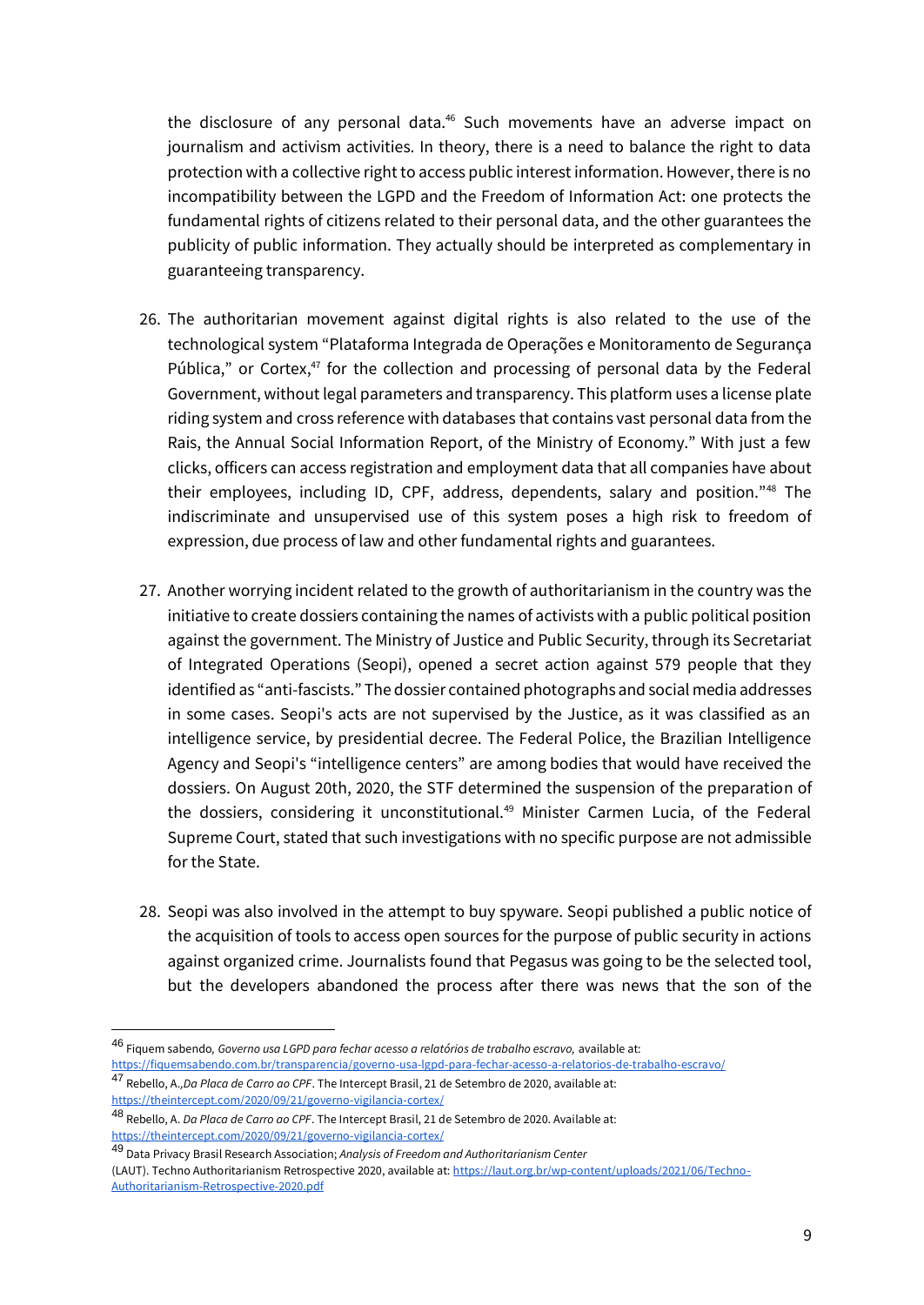President of the Republic was involved in the negotiations.<sup>50</sup> According to the news, they selected the software of Harpia Tech. This tool can cross data from different sources, such as social media, message apps, dark web forums, etc. It can be used to track hacktivism, cybercrime, academic publications, exploits scripts, ostentation hacking (when there is no criminal intention), cyber espionage, open data published by security companies, communication groups and research institutions<sup>51</sup>. After the mobilization of civil society organizations, the Court of Auditors of the Union issued a decision on the case suspending the acquisition process in order to assess the capacities of this technology. The court sees illegalities in the process of acquisition and in the selection of this type of technology that can monitor citizens without a legitimate justification.<sup>52</sup>

#### **Recommendations**

- 29. We urge that digital rights and data protection rights become prominent issues in the upcoming UPR review cycle. We therefore recommend that Brazil:
	- *a. Ensure the full independence of the National Data Protection Authority and the demilitarization of its personnel;*
	- *b. Conduct data protection impact assessments whenever a public policy based on data processing imposes a high risk to the citizens' fundamental rights and civil liberties such as the deployment of a digital identity centralized system;*
	- *c. Ensure that data collected for civil identification are used solely for that purpose;*
	- *d. Ensure government regulation restricts the flow of citizen's data between government entities and bodies, in respect of the necessity and proportionality principles that prohibit the abusive secondary use of data;*
	- *e. Enhance the security of government databases;*
	- *f. Assess, critically, the use of biometric data in government public policies, putting a moratorium on the use of biometric data in the digital identity system until the government proves that it is completely safe, inclusive, not liable to error, and is the only method of authentication available and proportional for the purpose of the system;*
	- *g. Ensure accountability and justiciability mechanisms for rights violations in the digital identification implementation process;*

<sup>50</sup> UOL, *Empresa de software espião Pegasus abandona licitação do governo*, available at[: https://noticias.uol.com.br/politica/ultimas](https://noticias.uol.com.br/politica/ultimas-noticias/2021/05/25/empresa-de-software-espiaopegasus-deixa-edital-que-e-rodeado-de-incertezas.htm)[noticias/2021/05/25/empresa-de-software-espiaopegasus-deixa-edital-que-e-rodeado-de-incertezas.htm](https://noticias.uol.com.br/politica/ultimas-noticias/2021/05/25/empresa-de-software-espiaopegasus-deixa-edital-que-e-rodeado-de-incertezas.htm), May 25th, 2021

<sup>51</sup> Minitério da justiça e segurança publica, *NOTA TÉCNICA Nº 8/2021/AQUISIÇÕES-CAD-DINT/DINT/SEOPI/MJ Análise de Proposta Referente ao Item "1" do Pregão Eletrônico nº 03/2021*, available at[: https://www.gov.br/mj/pt-br/acesso-a-informacao/licitacoes-e](https://www.gov.br/mj/pt-br/acesso-a-informacao/licitacoes-e-contratosv1/licitacoes-e-contratos-segen/cglic/cpl/procedimentos-2021/pregao-2-2021-1/sei_mj-14730947-nota-tecnica-pe-3.pdf)[contratosv1/licitacoes-e-contratos-segen/cglic/cpl/procedimentos-2021/pregao-2-2021-1/sei\\_mj-14730947-nota-tecnica-pe-3.pdf](https://www.gov.br/mj/pt-br/acesso-a-informacao/licitacoes-e-contratosv1/licitacoes-e-contratos-segen/cglic/cpl/procedimentos-2021/pregao-2-2021-1/sei_mj-14730947-nota-tecnica-pe-3.pdf)

<sup>52</sup> Conectas, *TCU mantém veto à compra de sistema espião pelo governo Bolsonaro,* available at:

[https://www.conectas.org/noticias/tcu-mantem-veto-a-compra-de-sistema-espiao-pelo-governo-bolsonaro,](https://www.conectas.org/noticias/tcu-mantem-veto-a-compra-de-sistema-espiao-pelo-governo-bolsonaro) January 20, 2022.